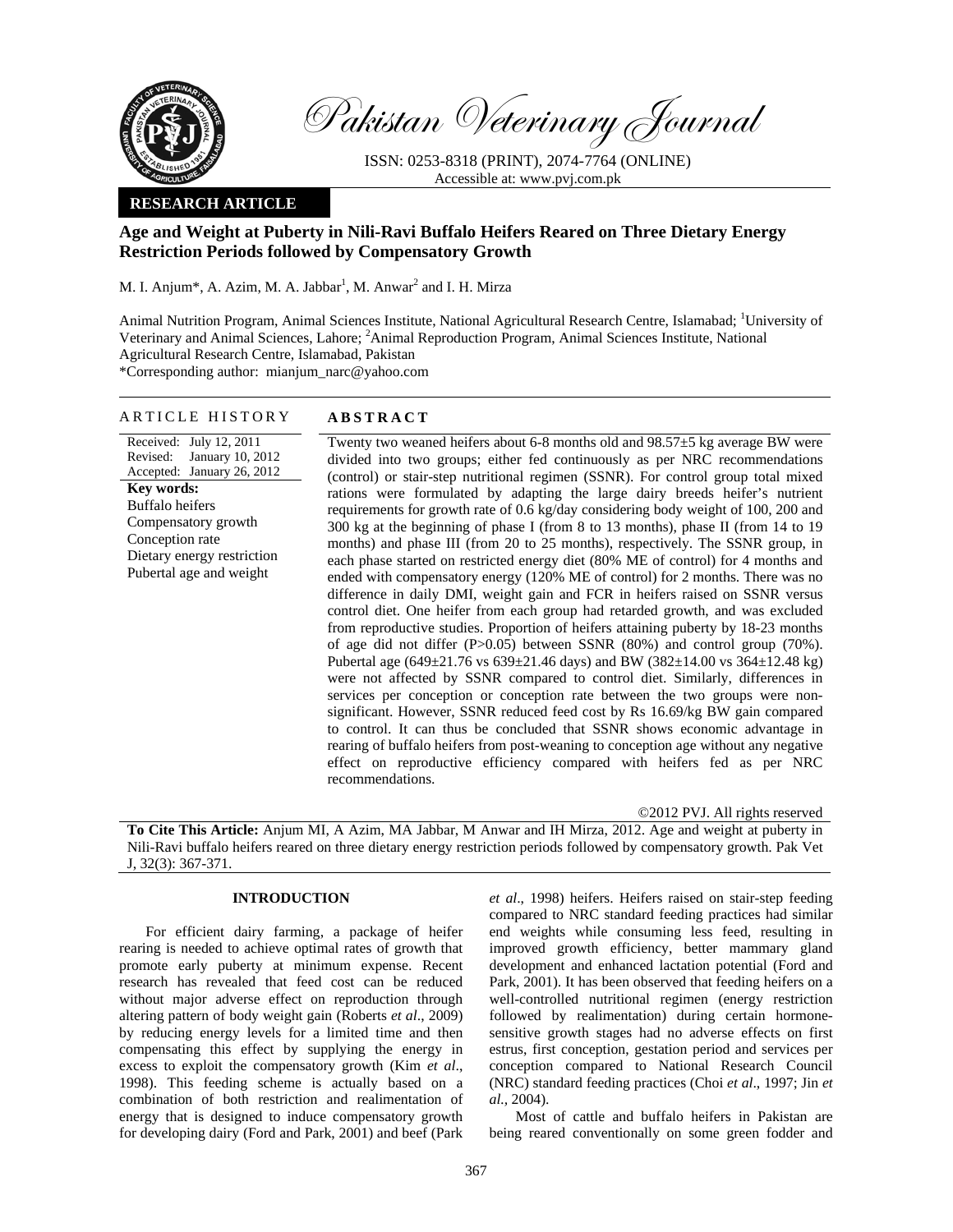poor quality roughages, resulting in slow growth rates (Jabbar *et al*., 2006) and delayed attainment of puberty (Bhatti *et al*., 2007). Average age at puberty of buffalo is 37 months (Bashir, 2006). However, a few studies have indicated that Pakistani buffaloes have potential to attain puberty at 18 to 24 months of age (Jabbar, 2004). For buffaloes there is no feeding standard available therefore, nutrient requirement of large dairy cattle (National Research Council) is commonly used as a reference for buffalo feed formulation (Jabbar, 2004) because buffalo's body weight is more close to the body weight of Holstein Friesian. Basra *et al.* (2003) and Singh *et al*. (2009) have reported the effect of dietary energy levels (80, 100 and 120% ME of NRC requirements of large cattle breeds) in Nili-Ravi and Bhadwari buffalo heifers.

However, no information on SSNR is available in buffaloes and there is strong need of more research work that can reveal its effects in reducing the age at puberty by providing energy restricted followed by high energy diets in stair-step nutritional regimen. The present study, therefore, was planned to evaluate the effects of low energy followed, by high energy based total mixed diets on pubertal age, body growth and conception rate in buffalo heifers.

### **MATERIALS AND METHODS**

This study was conducted at the National Agricultural Research Centre, Islamabad, Pakistan. The study lasted for 18 months during the period 2008-2009.

**Animals and their management:** Twenty two Nili-Ravi buffalo heifers with 6-8 months age and average body weight of 98.57±5 kg in the beginning of experiment were used. All heifers were provided the diet as per NRC recommendations for one-month as adjustment period preceding the trial. Heifers were fed twice daily in cement mangers. Heifers were divided into two equal groups and randomly assigned to two dietary treatments i.e., fed as per NRC recommendations (served as control) and stairstep nutritional regimen (served as treated). Fresh water was provided 4-5 times per day. The heifers were housed in individual tie stalls in well ventilated shed. In the morning all heifers were let loose in an open paddock for three hours throughout the experimental period except during severe weather. Daily sweeping and cleaning of floors and bathing the heifers with fresh ground water was practiced to provide good hygienic environment. Before starting the experiment, heifers were given subcutaneous Promectine® (Ivermectin) long-acting injection @ 2 ml/animal to control internal and external parasites.

**Dietary treatments:** Total mixed rations were formulated by adapting the large dairy breed heifers nutrient requirements (NRC, 2001) for growth rate of 0.6 kg/day considering body weight of 100, 200 and 300 kg at the beginning of phase I (from 8 to 13 months), phase II (from 14 to 19 months) and phase III (from 20 to 25 months), respectively for control group. The SSNR group was designed in three phases of 6 months each, started on restricted energy diet (80% ME of control) for 4 months and ended with compensatory energy (120% ME of control) for 2 months. At the beginning of each phase,

previous daily gains and intakes were used to formulate experimental diets. Total mixed rations were analyzed for crude protein (CP) (AOAC, 1990), acid detergent fiber (ADF) and neutral detergent fiber (NDF) (Van Soest *et al*., 1991). Ingredient and chemical composition of experimental diets are given in Tables 1 and 2. Heifers of both groups were offered 1-2 kg of seasonal green fodder per animal/day.

Total digestible nutrients (TDN) were calculated by Wardeh (1981) equation based on proximate composition (TDN = 40.32+0.5398 CP+0.448 NFE+1.422 EE - 0.7007 CF). Digestible energy (DE) and metabolizable energy (ME) were calculated by using NRC (2001) equations.

**Growth rate and feed intake:** Feed intake for each animal was recorded daily. Growth was monitored by weighing heifers fortnightly with an electronic scale (Avery Berkel L122) after restriction of feed and water intake for 16 hours. Feed conversion ratio (FCR) was calculated.

**Attainment of puberty:** Heifers of both groups were monitored for estrus signs twice daily from 15-16 months of age (morning and evening) using a buffalo teaser bull. A heifer that showed heat signs and stood to be mounted by the bull first time in her life was assumed to have attained puberty. The age and live body weight at puberty for each animal were recorded.

**Breeding and conception rate:** The heifers detected in estrus were bred by natural mating. Heifers not returning to estrus were examined for pregnancy through rectal palpation at 70-90 days post breeding. Numbers of services per conception were also recorded.

**Statistical analysis:** Data collected were analyzed with a general linear model using student's paired t-test, as described by Steel *et al*. (1997).

#### **RESULTS AND DISCUSSION**

**Growth rate and feed intake:** Over the entire developmental period, there was no difference (P>0.05) in daily dry matter intake and weight gain of heifers raised on SSNR growth pattern versus control diet (Table 3). These results coincide with the findings of Grings *et al*. (1999), who reported that beef heifers raised on stair-step growth pattern did not differ in dry matter intake and average daily gain compared to heifers fed on *ad libitum* intake over the entire feeding period. There is also indication that buffalo heifers have the capacity to adjust the metabolism in response to a subnormal energy diet by increasing dry matter conversion (Campanile *et al*., 2010). In our study, SSNR heifers when moved to high energy diet after restricted energy period compensated their body weights comparable to the heifers fed as per NRC requirements. Peri *et al*. (1993) also reported lower weight gain (0.66 vs 1.10 kg/day) in Holstein heifers fed 85% of NRC requirements for 4 months but these heifers when moved on high energy-high protein diet for 2 months, showed higher weight gain (1.16 vs 0.80 kg/day) but overall weight gain was comparable to the control heifers fed high energy-high protein diet continuously throughout the study period.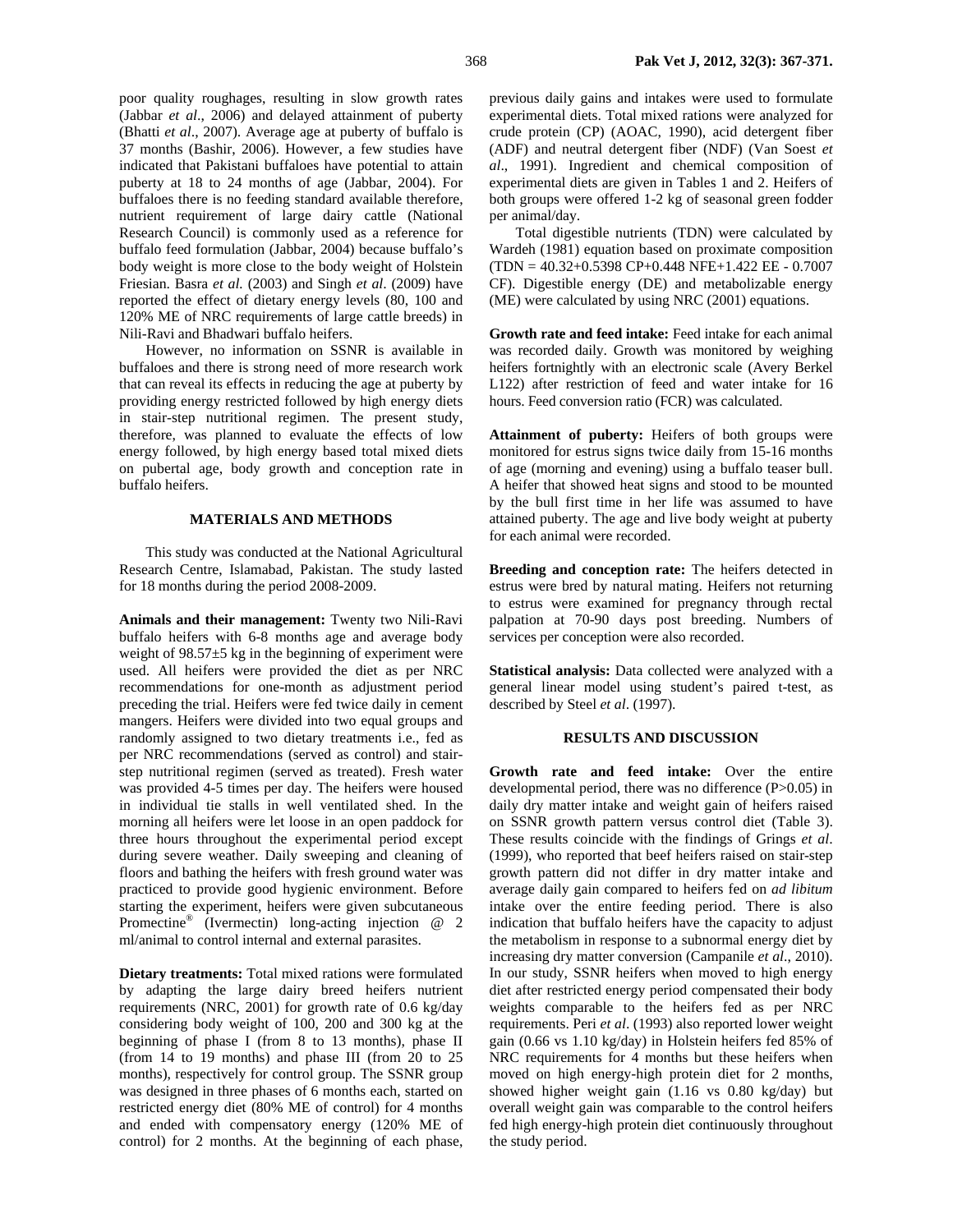**Table 1:** Ingredients composition (%) of total mixed rations

|                                   | Phase I (8-13 months)      |         |                              |                  | Phase II (14-19 months)    |                  |                              |                  | Phase III (20-25 months)   |         |                              |         |
|-----------------------------------|----------------------------|---------|------------------------------|------------------|----------------------------|------------------|------------------------------|------------------|----------------------------|---------|------------------------------|---------|
|                                   | Restricted<br>for 4 months |         | Compensatory<br>for 2 months |                  | Restricted<br>for 4 months |                  | Compensatory<br>for 2 months |                  | Restricted<br>for 4 months |         | Compensatory<br>for 2 months |         |
| Ingredients (%)                   |                            |         |                              |                  |                            |                  |                              |                  |                            |         |                              |         |
|                                   | <b>SSNR</b>                | Control | <b>SSNR</b>                  | Control          | <b>SSNR</b>                | Control          | <b>SSNR</b>                  | Control          | <b>SSNR</b>                | Control | <b>SSNR</b>                  | Control |
| Maize oil cake                    |                            | 17.0    | 20.0                         | 17.0             |                            | 7.0              | 16.0                         | 7.0              |                            | 7.0     | 19.0                         | 7.0     |
| Cottonseed meal                   |                            | 12.0    | 15.0                         | 12.0             |                            | 10.0             | 15.0                         | 10.0             |                            | 3.0     | 10.0                         | 3.0     |
| Cottonseed cake                   | 32.0                       |         |                              |                  | 28.0                       | 5.0              |                              | 5.0              | 26.0                       | 16.0    | $\overline{0}$               | 16.0    |
| Sunflower meal                    | 13.0                       | 1.0     | $\blacksquare$               | $\overline{1.0}$ | 19.0                       | 4.5              | $\overline{0}$ .             | 4.5              | 19.0                       | 5.0     | $\overline{1.0}$             | 5.0     |
| Canola meal                       | 2.0                        | 6.0     | 3.0                          | 6.0              | 4.0                        | 4.0              | 1.0                          | 4.0              | 1.5                        | 3.0     | $\overline{0}$               | 3.0     |
| Rice polish                       |                            | 5.0     | 7.0                          | 5.0              |                            | 3.0              | 8.0                          | 3.0              |                            | 2.0     | 9.0                          | 2.0     |
| Wheat bran                        | $\overline{0}$ .           | 7.0     | 5.0                          | 7.0              | $\overline{\phantom{0}}$   | 9.0              | 1.0                          | 9.0              | 0. ا                       | 8.0     | 3.0                          | 8.0     |
| Corn gluten feed                  | 12.75                      | 5.0     | 2.0                          | 5.0              | 0.5                        | 5.0              | 1.0                          | 5.0              | 1.0                        | 4.0     | 3.5                          | 4.0     |
| Corn grains                       |                            | 12.0    | 15.0                         | 12.0             | $\overline{\phantom{0}}$   | 10.0             | 22.0                         | 10.0             | $\blacksquare$             | 11.0    | 17.0                         | 11.0    |
| Vegetable oil                     | 0.25                       | 1.0     | 6.0                          | 1.0              | $\overline{\phantom{a}}$   | $\overline{1.0}$ | 3.5                          | $\overline{0}$ . |                            | 0.5     | 3.0                          | 0.5     |
| Wheat straw                       | 30.0                       | 25.0    | 18.0                         | 25.0             | 42.0                       | 35.0             | 25.0                         | 35.0             | 44.0                       | 33.0    | 25.0                         | 33.0    |
| Cane molasses                     | 6.0                        | 6.0     | 6.0                          | 6.0              | 4.0                        | 4.0              | 4.0                          | 4.0              | 5.0                        | 5.0     | 5.0                          | 5.0     |
| Urea                              | 0.5                        | 0.5     | 0.5                          | 0.5              |                            |                  |                              |                  |                            |         |                              |         |
| Constant ingredients <sup>§</sup> | 2.5                        | 2.5     | 2.5                          | 2.5              | 2.5                        | 2.5              | 2.5                          | 2.5              | 2.5                        | 2.5     | 2.5                          | 2.5     |
| Total                             | 100                        | 100     | 100                          | 100              | 100                        | 100              | 100                          | 100              | 100                        | 100     | 100                          | 100     |

§ Constant ingredients: Dicalcium phosphate 1.00%, limestone powder 0.50%, sodium chloride 0.50% and mineral premix 0.50%; + Buffalo heifers fed Stair-step Nutritional Regimen (SSNR) with low energy diet for 4 months followed by high energy for 2 months during each phase.

**Table 2:** Chemical composition and cost of total mixed rations

| Variables                                      |                          | Restricted phase | Compensatory phase |                   |  |
|------------------------------------------------|--------------------------|------------------|--------------------|-------------------|--|
|                                                | <b>SSNR</b> <sup>§</sup> | Control          | <b>SSNR</b>        | Control           |  |
| Phase I (8 to 13 months)                       |                          | 4 months         |                    | 2 months          |  |
| CP(%)                                          | 15.84                    | 16.16            | 16.11              | 16.16             |  |
| NDF (%)                                        | 43.81                    | 29.34            | 24.00              | 29.34             |  |
| ADF (%)                                        | 30.47                    | 19.19            | 15.61              | 19.19             |  |
| ME (Mcal/kg)                                   | 2.03                     | 2.55             | 3.01               | 2.55              |  |
| Cost per kg (Rs)                               | 12.60                    | 16.14            | 20.06              | 16.14             |  |
| Phase II (14 to 19 months)                     |                          | 4 months         |                    | 2 months          |  |
| CP(%)                                          | 13.70                    | 13.41            | 13.65              | 13.41             |  |
| <b>NDF (%)</b>                                 | 50.92                    | 39.14            | 27.36              | 39.14             |  |
| ADF (%)                                        | 35.91                    | 25.96            | 18.50              | 25.96             |  |
| ME (Mcal/kg)                                   | l.89                     | 2.35             | 2.80               | 2.35              |  |
| Cost per kg (Rs)                               | 12.15                    | 14.95            | 18.08              | 14.95             |  |
| Phase III (20 to 25 months)                    |                          | 4 months         |                    | 2 months          |  |
| CP(%)                                          | 12.76                    | 12.31            | 12.89              | 12.36             |  |
| NDF (%)                                        | 51.15                    | 38.56            | 28.03              | 38.56             |  |
| ADF (%)                                        | 36.23                    | 25.70            | 18.67              | 25.70             |  |
| ME (Mcal/kg)                                   | l.84                     | 2.30             | 2.76               | 2.30              |  |
| Cost per kg (Rs)                               | 11.51                    | 14.35            | 17.50              | 14.35             |  |
| <sup>§</sup> Where SSNR=Stair-step Nutritional |                          | Regimen,         |                    | CP=Crude protein, |  |

NDF=Neutral detergent fiber, ADF=Acid detergent fiber and ME=Metabolizable energy.

**Table 3:** Growth performance (Mean±SE) of Nili-Ravi buffalo heifers fed SSNR versus control diets (8 to 25 months of age)

|                                    | Feeding Regimen  |                  |         |
|------------------------------------|------------------|------------------|---------|
| Parameters                         | <b>SSNR</b>      | Control          | P-Value |
| Initial BW (kg)                    | $98.5 \pm 5.0$   | $98.6 \pm 5.2$   | 0.49    |
| Final BW (kg)                      | $440.0 \pm 15.3$ | $419.9 \pm 22.0$ | 0.15    |
| Daily weight gain (kg)             | $0.63 \pm 0.02$  | $0.59 + 0.03$    | 0.11    |
| Average daily DM intake (kg/head)  | 5.53             | 5.52             |         |
| Feed conversion ratio              | 8.78             | 9.36             |         |
| Feed cost per kg weight gain (Rs)* | 125.11           | 141.80           |         |

±=standard error of means; SSNR=Stair-step Nutritional Regimen; BW=Body weight; \*Average cost per kg of control diet was Rs. 15.15 and stair-step diet Rs. 14.24.

Contrary to the findings of the present study, Ford and Park (2001) reported that heifers raised on stair-step growth pattern gained significantly more weight (0.95 vs 0.80 kg/day) compared to conventionally fed control heifers. Freetly *et al*. (2001) demonstrated that there are many factors which may influence the response of compensatory growth for heifers undergoing compensatory gain e.g., nutrient restriction, length and severity of feed restriction and the length and feeding level of the refeeding phase.

 In our study feed costs incurred per kg weight gain of heifers fed SSNR was 13.34% less (Rs 125.11 vs.

141.80) than those fed control diet (Table 3). In the present study, one buffalo heifer from each group (9.09%) did not attain required body weight at the same age in spite of best health cover and feeding probably due to poor genetic potential, so these animals were excluded from reproductive studies.

**Attainment of puberty:** Proportion of heifers attaining puberty by 18-23 months of age did not differ (80 vs 70%) between SSNR and control group (Table 4). These findings are consistent with previous reports (Choi *et al*., 1997; Jin *et al*., 2004) in which Holstein heifers raised on stair-step feeding scheme did not differ in onset of puberty from the heifers fed as per NRC requirements.

Behavioral signs of estrus in buffalo heifers were not influenced by SSNR compared to those fed as per NRC requirement. In both groups, overall behavioral signs of estrus were swollen vulva (73%), mucous discharge (60%), frequent micturition (33%), bellowing (7%) and reduced feed intake (27%).

**Age at puberty:** Age at puberty of buffalo heifers was not influenced by SSNR (Table 5) as the heifers in this group attained puberty only 10 days later than the control heifers (649 vs 639 days). Choi *et al*. (1997) also reared Holstein heifers on stair-step feeding and reported that stair-step feeding had no negative effect on first estrus, first conception and services per conception compared to the heifers fed as per NRC requirements. Borghese *et al*. (1996) fed two diets (low or high energy levels) to Italian buffalo heifers of nine months age. Heifers on high energy diet attained puberty one month earlier (24.5 months of age) than heifers reared on low energy diet (25.5 months of age).

Pubertal age of buffalo heifers of 540-590 days (18- 23 months) in the present study coincides with the findings of Jabbar (2004), who reported that Nili-Ravi buffaloes fed rations containing 80, 100 and 120% metabolizable energy of NRC attained puberty at the age of 698, 679 and 659 days, respectively. Another study concerning puberty in buffaloes (Rafiq *et al.,* 2008) showed that the onset of first estrus in Nili-Ravi buffalo heifers occurred at the age of 774, 728 and 993 days fed on 2, 4 and 0 kg/day per animal concentrate plus seasonal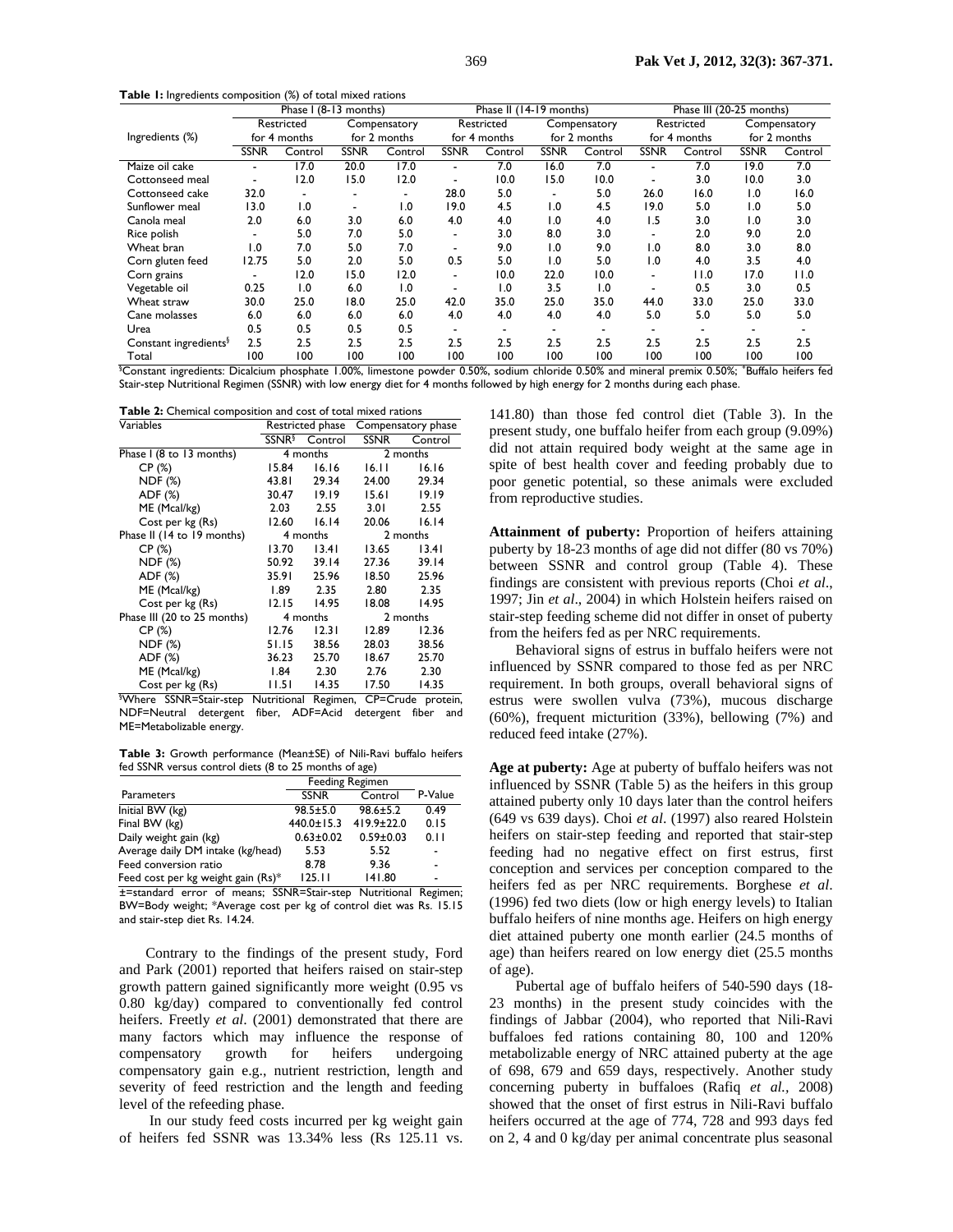available green fodder, respectively, throughout the study period. Bashir (2006) reported pubertal age of 1110 days (37 months) in buffaloes on conventional feeding system. The most probable reason of delayed puberty in buffaloes raised under conventional management may be imbalanced nutrition as buffalo heifers reared on SSNR or as per NRC requirements attained puberty about 12 months earlier than the heifers reared on conventional feeding system. Therefore, nutritional management was considered to be very important for efficient reproductive performance.

**Body weight at puberty:** It is generally recognized that when heifers attain 55 to 65% of mature body weight, there is no risk of complexity in breeding and calving percentage (Freetly *et al*., 2001). In the current study, buffalo heifers raised on SSNR attained puberty at 382 kg body weight (69.45% of mature body weight), while the control heifers attained puberty at 364 kg body weight (66.21% of mature body weight), where mature weight of Nili-Ravi buffaloes was considered to be 550 kg (Khan 2009). Rafique *et al.* (2008) reported that the onset of first estrus in Nili-Ravi buffalo heifers occurred at body weight of 388 to 431 kg. In a study made on Murrah buffaloes (a breed comparable with Nili-Ravi in weight and physiology), Haldar and Prakash (2005) reported that heifers fed individually a roughage-concentrate based diet to provide weight gain of 0.4 kg/day, attained puberty at an average age of 946 days (31.53 months) with a body weight of 380.67 kg.

In the present study, 2 out of 10 heifers (20%) of both groups that attained required proportion of mature body weight before breeding season did not come in standing heat. Although investigation was not made in depth to identify the cause but there may be some pathological factors (hypoplasia of reproductive organs, etc.) involved in non occurrence of puberty even after attainment of proper body weight in a small proportion of population. Maximum proportion of heifers came in estrus during breeding season (October by 21-23 months of age). These results indicate that attainment of puberty in buffaloes not only relies on body weight but also has relation with breeding season as majority of buffaloes are bred during winter months (Khan, 2009).

**Breeding and conception rate:** The present study showed that heifers fed on SSNR required less number of services per conception than those fed on control diet but the difference was non-significant (P>0.05). Similarly, dietary treatments did not affect pregnancy rate in both groups (Table 5).

It is concluded that buffalo heifers raised on energy restriction followed by realimentation (SSNR) had comparable reproductive efficiency to buffalo heifers fed as per NRC recommendations. Eighty percent of the animals of SSNR group attained puberty by 18-23 months age as compared to 70% animals from NRC group. As energy restriction followed by realimentation was cost effective and also did not disturb reproductive parameters, it may be recommended for raising buffalo heifers. The impact of such a regimen on calving and postpartum productive performance remains to be investigated.

**Table 4:** Attainment of puberty and estrus symptoms in buffalo heifers fed SSNR and control diets

|                           |             | <b>Feeding Regimen</b> |          |
|---------------------------|-------------|------------------------|----------|
| Parameters                | <b>SSNR</b> | Control                | Overall  |
|                           | $(n=10)$    | $(n=10)$               | $(n=20)$ |
| Heifers attaining puberty | 80          | 70                     | 75       |
| by 25 months of age (%)   |             |                        |          |
| Pubertal by (%)           |             |                        |          |
| April                     | 12.50       | 14.28                  | 13.33    |
| (18-19 months age)        | (1/8)       | (1/7)                  | (2/15)   |
| September                 | 12.50       |                        | 6.66     |
| (21.4 months age)         | (1/8)       |                        | (1/15)   |
| October                   | 75.00       | 85.71                  | 80.00    |
| (22-23 months age)        | (6/8)       | (6/7)                  | (12/15)  |
| <b>Estrus symptoms</b>    |             |                        |          |
| Swollen vulva (%)         | 75          | 71                     | 73       |
| Mucous discharge (%)      | 62          | 57                     | 60       |
| Frequent micturition (%)  | 25          | 42                     | 33       |
| Bellowing (%)             | 12          |                        | 7        |
| Reduced feed intake (%)   | 25          | 28                     | 27       |

SSNR= Stair-step Nutritional Regimen.

|  |  |  |                                                      | Table 5: Age and body weight at puberty and conception rate in |  |
|--|--|--|------------------------------------------------------|----------------------------------------------------------------|--|
|  |  |  | buffalo heifers fed SSNR and control diets (Mean±SE) |                                                                |  |

| Parameters                                         | <b>Feeding Regimen</b> |                 |         |  |  |  |  |
|----------------------------------------------------|------------------------|-----------------|---------|--|--|--|--|
|                                                    | <b>SSNR</b>            | Control         | P value |  |  |  |  |
| Age at first estrus                                | $649 \pm 21.7$         | $639 \pm 21.5$  | 0.405   |  |  |  |  |
| (days)                                             | $(530-675)$            | $(525-677)$     |         |  |  |  |  |
| Live BW at first                                   | 382±14.0               | 364±12.5        | 0.126   |  |  |  |  |
| estrus (kg)                                        | $(335-435)$            | $(338-430)$     |         |  |  |  |  |
| Percent mature BW<br>at first oestrus <sup>2</sup> | $69.45 \pm 3.2$        | $66.21 \pm 2.2$ | 0.076   |  |  |  |  |
| Services per conception                            | $1.33 \pm 0.2$         | $1.83 \pm 0.3$  | 0.182   |  |  |  |  |
| Conception rate (%)                                | 50                     | 57              |         |  |  |  |  |

SSNR= Stair-step Nutritional Regimen; BW= Body weight; <sup>2</sup>Mature weight has been considered to be 550 kg for Nili-Ravi buffaloes (Khan, 2009).

**Acknowledgement:** This work was funded by "Research for Agricultural Development Program (RADP)" of Pakistan Agricultural Research Council, Islamabad.

#### **REFERENCES**

- AOAC, 1990. Official Methods of Analysis, 15<sup>th</sup> Ed. Association of Official Analytical Chemist, Washington, DC, USA.
- Bashir MK, 2006. Genetics and phenotypic aspects of some performance traits of Nili-Ravi buffalo in Pakistan. PhD Thesis, Univ Agric, Faisalabad, Pakistan.
- Basra MJ, MA Khan, M Nisa, M Riaz, NA Tuqueer and MN Saeed. 2003. Nili-Ravi buffalo: 1. Energy and protein requirements of 6-9 months old calves. Intl J Agric Biol, 5: 377-379.
- Bhatti SA, M Sarwar, MS Khan and MI Hussain, 2007. Reducing the age at first calving through nutritional manipulations in dairy buffaloes and cows, a review. Pak Vet J, 27: 42-47.
- Borghese A, MG Terzano, VL Barile, A Catalano and A Malfatti, 1996. Onset of puberty in buffalo heifers in different feeding and management systems. Proc. Intl. Symp Buffalo Resources and Production Systems, Cairo, Egypt, 14-17 October, pp: 41-46.
- Campanile G, PS Baruselli, D Vecchio, A Prandi, G Neglia, NAT Carvalho, JNS Sales, B Gasparrini and MJ D'Occhio, 2010. Growth, metabolic status and ovarian function in buffalo (*Bubalus bubalis)* heifers fed low energy or high energy diet. Anim Reprod Sci, 122: 74-81.
- Choi YJ, IK Han, JH Woo, HJ Lee, K Jang, H Myung and YS Kim, 1997. Compensatory growth in dairy heifers: The effect of a compensatory growth pattern on growth rate and lactation performance. J Dairy Sci, 80: 519-524.
- Ford JA and CS Park, 2001. Nutritionally directed compensatory growth enhances heifer development and lactation potential. J Dairy Sci, 84: 1669-1678.
- Freetly HC, CL Ferrell and TG Jenkins, 2001. Production performance of beef cows raised on three different nutritionally controlled heifer development programs. J Anim Sci, 79: 819-826.
- Grings EE, RB Staigmiller, RE Short, RA Bellows and MD MacNeil, 1999. Effects of stair-step nutrition and trace mineral supplementation on attainment of puberty in beef heifers of three sire breeds. J Anim Sci, 77: 810–815.